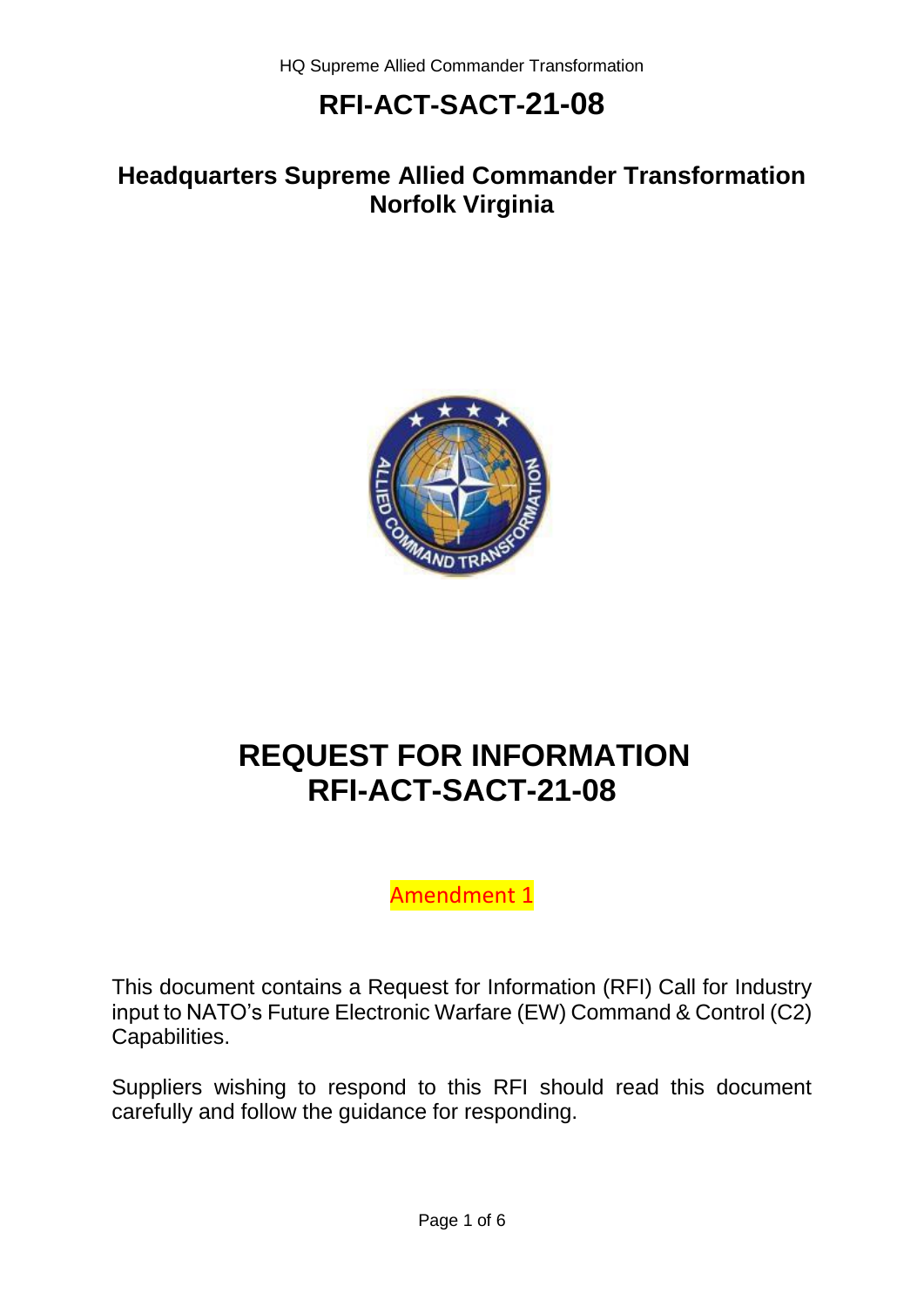| HQ Supreme Allied Commander Transformation RFI 21-08 |                                               |
|------------------------------------------------------|-----------------------------------------------|
| <b>General Information</b>                           |                                               |
| Request For Information No.                          | $21 - 08$                                     |
| <b>Project Title</b>                                 | Request for industry input to NATO's          |
|                                                      | Future Electronic Warfare (EW) Command        |
|                                                      | & Control (C2) Capability Programme           |
| Due date for submission of requested                 | 05 March 2020                                 |
| information                                          |                                               |
| <b>Contracting Office Address</b>                    | NATO, HQ Supreme Allied Commander             |
|                                                      | <b>Transformation (SACT)</b>                  |
|                                                      | <b>Purchasing &amp; Contracting Suite 100</b> |
|                                                      | 7857 Blandy Rd, Norfolk, VA, 23511-2490       |
| <b>Contracting Points of Contact</b>                 | 1. Ms Tonya Bonilla                           |
|                                                      | e-mail: tonya.bonilla@act.nato.int            |
|                                                      | Tel: +1 757 747 3575                          |
|                                                      | 2. Ms Catherine Giglio                        |
|                                                      | e-mail: catherine.giglio@act.nato.int         |
|                                                      | Tel:+1 757 747 3856                           |
| <b>Technical Points of Contact</b>                   | 1. Amie Johnson,                              |
|                                                      | e-mail: amie.johnson@act.nato.int             |
|                                                      | Tel: +1 757 747 3843                          |
|                                                      | 2. Damien Dodge,                              |
|                                                      | e-mail: damien.dodge@act.nato.int             |
|                                                      | Tel: +1 757 747 3752                          |

#### **1 - INTRODUCTION**

1.1 **Summary**. Headquarters Supreme Allied Commander Transformation (HQ SACT) is issuing this Request for Information (RFI) in order to engage with industry. The intention is to establish the art-of-the-possible and state-of-the-art with respect to technologies and products in the area of NATO EW C2 capabilities in order to support NATO Governance decision-making on Common-Funded Capability Development.

1.2. This request for information does not constitute a commitment to issue a future request for proposal (RFP). The purpose of this request is to involve industry through collaboration, in an examination of future capabilities related to the EW C2 with a focus on the technologies and commercial products. HQ SACT has not made a commitment to procure any of the items described herein, and release of this RFI shall not be construed as such a commitment, nor as authorization to incur cost for which reimbursement will be required or sought. Further, respondents are advised that HQ SACT will not pay for any information or administrative costs incurred in responding to this RFI. The costs for responding to this RFI shall be borne solely by the responding party. Not responding to this RFI does not preclude participation in any subsequent RFP if issued in the future.

#### **2 – GENERAL BACKGROUND: ACT Framework for Collaborative Interaction (FFCI)**

2.1 ACT has implemented a Framework for Collaborative Interaction (FFCI) to increase opportunities for industry and academia to contribute to ACT capability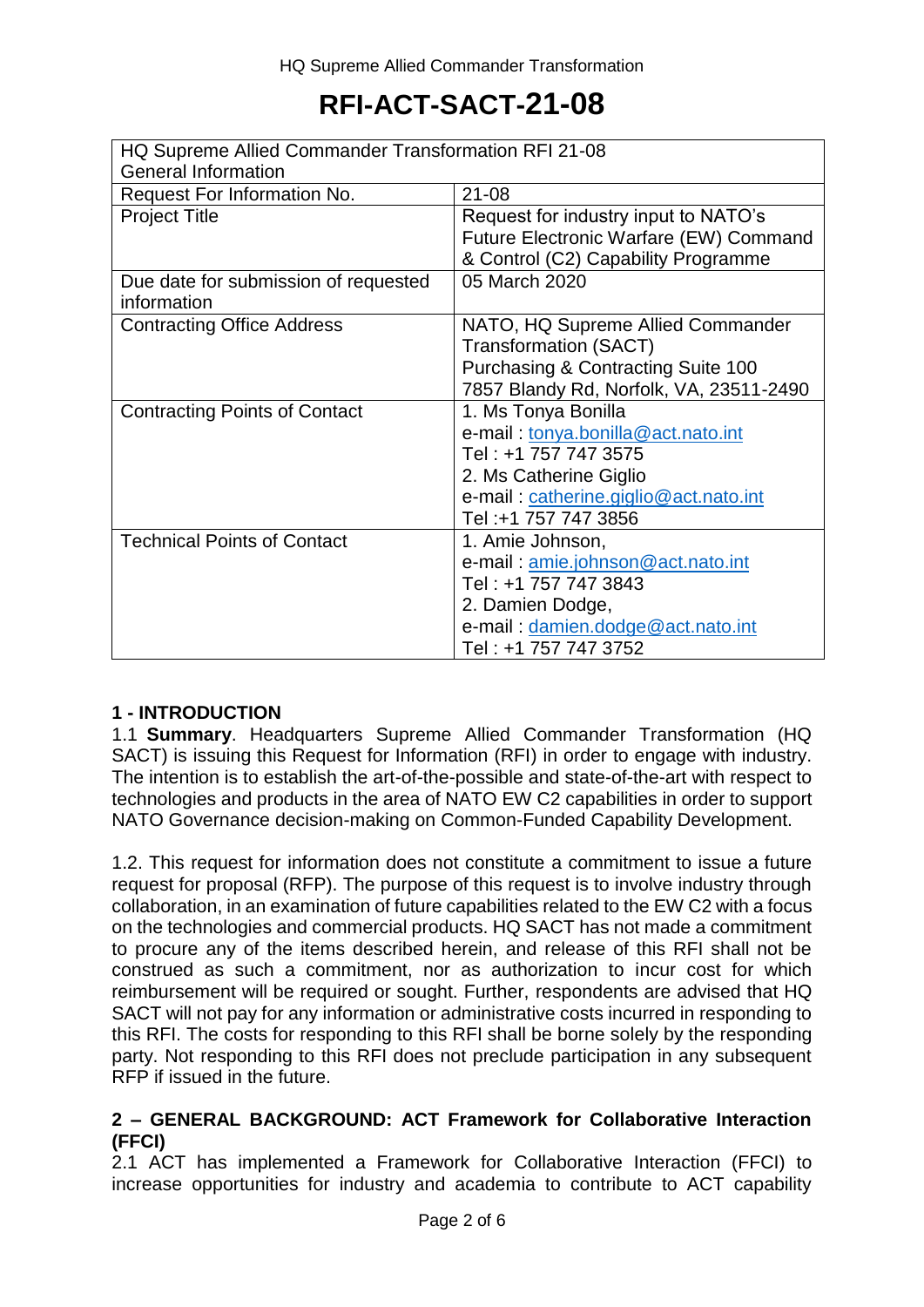development efforts through collaborative work. Such collaboration enables HQ SACT, and NATO as a whole, to benefit from industry/academia models, advice, capabilities and experience in the course of this work. In addition to the benefits HQ SACT gains from such projects, this collaborative effort will provide industry / academia with an improved understanding of NATO's capability requirements and the associated issues and development challenges to be addressed by HQ SACT. Potential collaborative projects are on specific topics that are of mutual interest to both parties but shall be restricted to collaborations in non-procurement areas. Several mechanisms have been already developed to support the initiation of collaborative projects between industry/academia and ACT ranging from informal information exchanges, workshops, studies or more extensive collaboration on research and experimentation.

2.2 Depending on the level and type of interaction needed for a collaborative project, a specific agreement may be needed between parties. The FFCI agreement for any specific project, if required by either party for the project to proceed, will range from "Non-disclosure Agreements" (NDA) for projects involving exchange of specific information to the more extensive "Declaration of Mutual Collaboration" (DOMC) to address intellectual property and other issues.

2.3 More extensive information on the ACT FFCI initiative can be found on the ACT web site being developed to support FFCI projects at [http://www.act.nato.int/ffci.](http://www.act.nato.int/ffci)

2.4 No FFCI agreement is required to respond to this RFI.

#### **3 - DESCRIPTION OF THE PROGRAMME**

#### 3.1 **Programme Vision**

3.1.1 The future Electronic Warfare Command and Control capability's vision is:

Supreme Allied Commander Europe requires that Allied Joint Force and Component Commanders are provided a flexible, interoperable and scalable Electronic Warfare Command and Control capability to provide a recognized electromagnetic picture, a running electronic order of battle, and decision support and information to plan, prepare, direct, monitor and assess electronic warfare activities in military operations at the tactical, operational, and strategic levels.

3.1.2 NATO's EW C2 capability will mainly support the NATO Command and Force Structures. Therefore, the following fundamental EW activities, which strategic, operational, and tactical commanders must perform are identified as:

- understand the operational electromagnetic environment (EME) to provide situational awareness and enable decision making;
- plan and coordinate electronic warfare activities to produce desired effects;
- direct, coordinate, monitor, and assess electronic warfare activities to produce desired effects;
- synchronize and deconflict friendly force electronic warfare actions electromagnetic spectrum activities within the operational EME to produce desired effects and minimize adverse impacts;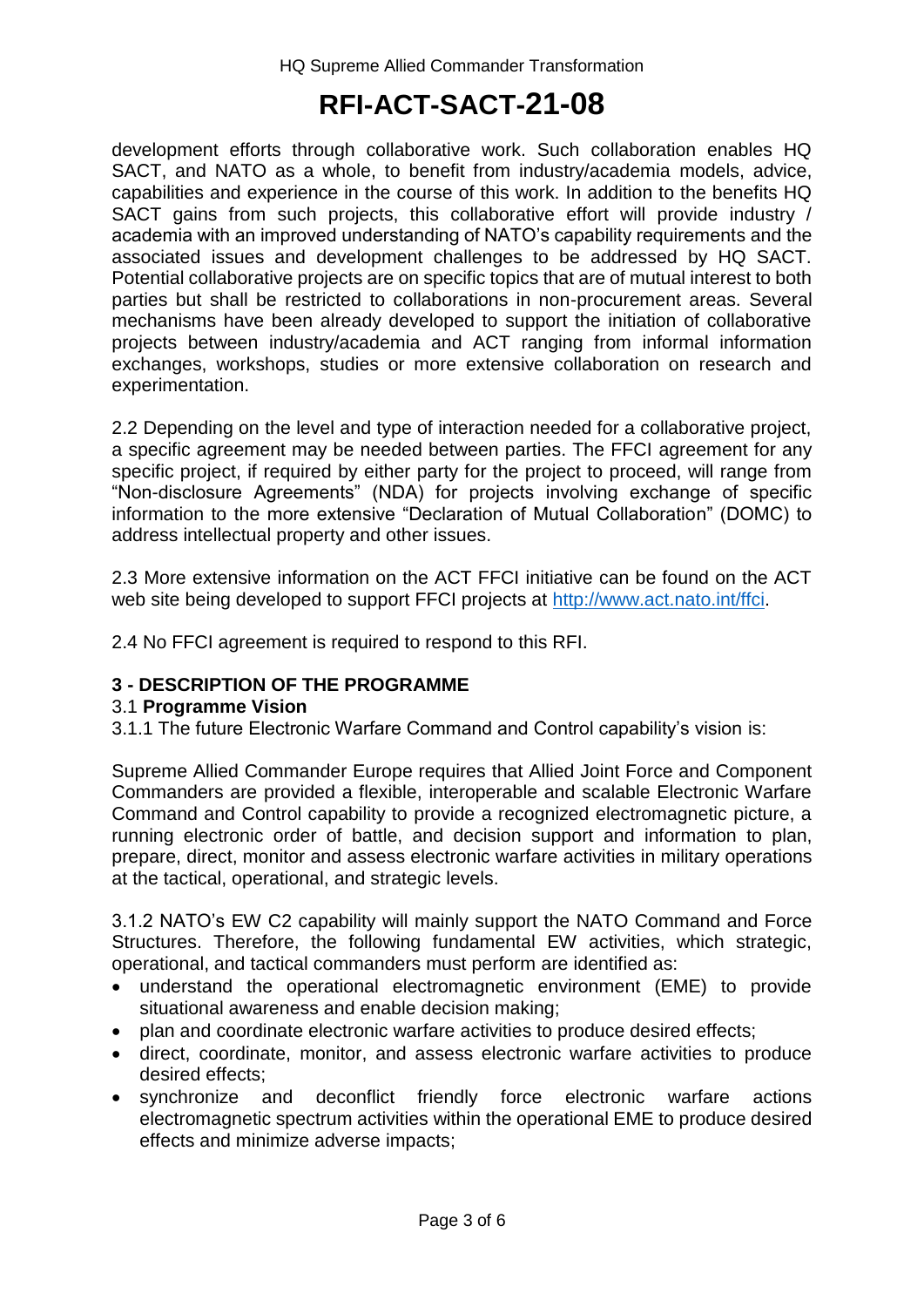- exchange information to enable EME understanding and electronic warfare planning and execution;
- facilitate electronic warfare operational support to enable national reprogramming and exchange EW mission data.

3.1.3 The NATO EW C2 programme is currently at the stage to develop a consolidated, comprehensive programme plan that will deliver a required capability as detailed in the Capability Requirements Brief. This plan will direct the necessary actions across the NATO-recognised lines of development including doctrine, organisation, training, materiel (including software), leadership, personnel, facilities and interoperability. This is NATO's capability programme planning stage within the NATO Common-Funded Capability Delivery Governance Model. The NATO Common-Funded Capability Delivery Governance Model includes decision points on the:

- Requirement (via the Operational Requirements Statement) the programme mandate;
- Viability of a capability-based programme to satisfy the requirement (via the Capability Requirements Brief) – the programme brief and vision; and
- Establishment of a programme to deliver capabilities and to drive the transformational change (via the Capability Programme Plan) – the programme creation.

3.1.4 Amongst other aims, the Capability Programme Plan will determine alternatives through an analytical comparison of the operational effectiveness and life cycle costs of different alternatives under consideration to satisfy the requirements. The Analysis of Alternatives (AoA) also includes consideration of the possibility of "Adopting" a solution (from Nations), "Buying" (acquiring a solution from Industry), or "Creating" (developing a solution bespoke to NATO). The AoA assists decision makers by identifying alternatives that offer the Alliance value for money.

3.1.5 To achieve the aims of the Capability Programme Plan, a Request for Information is necessary to determine relevant technologies and products existing within Commercial market (as part of the consideration of "Buy"). This request intends to identify prospective (sub-) systems or products, for which the team may need to conduct additional in-depth discussions. This is not a formal request for submissions as part of a procurement; it is intended to conduct an additional in-depth survey to determine possible systems or products, which should be identified in the development of the Capability Programme Plan.

#### 3.2 **Intent/Objectives.**

To support the transformational change of how EW C2 system(s) will be doing business in the future, a Capability Programme Plan needs a robust Analysis of Alternatives across the Adopt, Buy, Create, and hybrid options. This Request for Information is intended to provide industry an opportunity to provide information that would allow NATO to determine potential benefits they might receive from a product or service.

#### 3.3 **Expected benefits to respondents**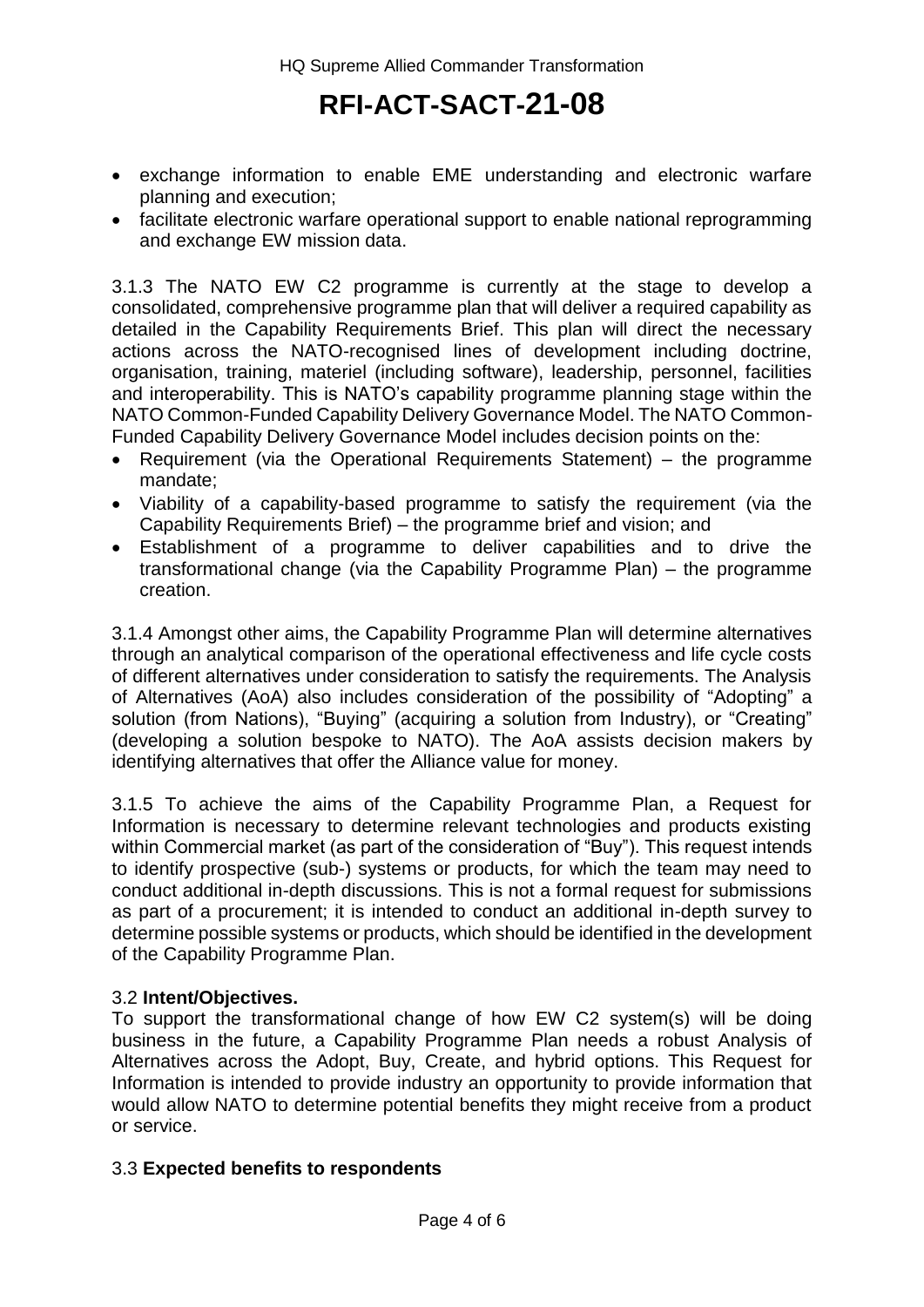Industry participants will have the chance to expose NATO EW C2 operators and subject matter experts to state-of-the-art technologies and products.

#### 3.4 **Expected input from industry/academia**.

Expected input to this RFI is industry perspective on relevant current and future technologies and products.

#### **4 - REQUESTED INFORMATION**

#### 4.1 **Intent**

The information collected with this survey (please see enclosed excel spreadsheet) will be used in support of the AoA for EW C2 capability programme that will be conducted by HQ Supreme Allied Commander Transformation's Analysis of Alternatives Branch. To enhance understanding of NATO needs, HQ SACT will conduct two GoToWebinar collaborative question and answer (Q&A) sessions with NATO subject matter representatives on 22 February (First Session: 0730-0900 EST | 1230-1400 GMT | 1330-1500 CET and Second Session: 0930-1100 EST | 1430-1600 GMT | 1530-1700 CET). These sessions will enable participants to type their questions into the Webinar chat to be answered by the contributing NATO subject matter representatives. To ensure transparency and fairness for companies, these sessions will be recorded and made available to all, on HQ SACT P&C website at: [www.act.nato.int/contracting.](http://www.act.nato.int/contracting) Please register for the event by 18 February.

- The first session (0730-0900 EST | 1230-1400 GMT | 1330-1500 CET) registration is available at this URL: [https://attendee.gotowebinar.com/register/3664772723814484492.](https://attendee.gotowebinar.com/register/3664772723814484492)
- The second session (0930-1100 EST | 1430-1600 GMT | 1530-1700 CET) registration is available at this URL:

[https://attendee.gotowebinar.com/register/5969340299540088844.](https://attendee.gotowebinar.com/register/5969340299540088844)

Industry offering potential solutions for EW C2 could be invited to participate in a virtual workshop to be held on or about 22-26 March 2021 to further understand the solution(s) offered.

#### 4.2 **Answers to the RFI**.

The answer to this RFI may be submitted by e-mail to the Points of Contact listed above.

#### 4.3 **Follow-on**.

4.3.1 The data collected in response to this RFI will be used to develop a report to inform the Future EW C2 Capability Programme. Data collected will be used to provide an assessment to support a decision as to whether NATO should pursue an Adopt, Buy, Create, or hybrid approach to EW C2 capabilities.

4.3.2 Provision of data, or lack of, will not prejudice any respondent in the event that there is a competitive bidding process later as part of NATO Common-Funded Capability Development.

4.4 **Handling of Proprietary information.** Proprietary information, if any, should be minimized and clearly marked as such. HQ SACT will treat proprietary information with the same due care as the command treats its own proprietary information, and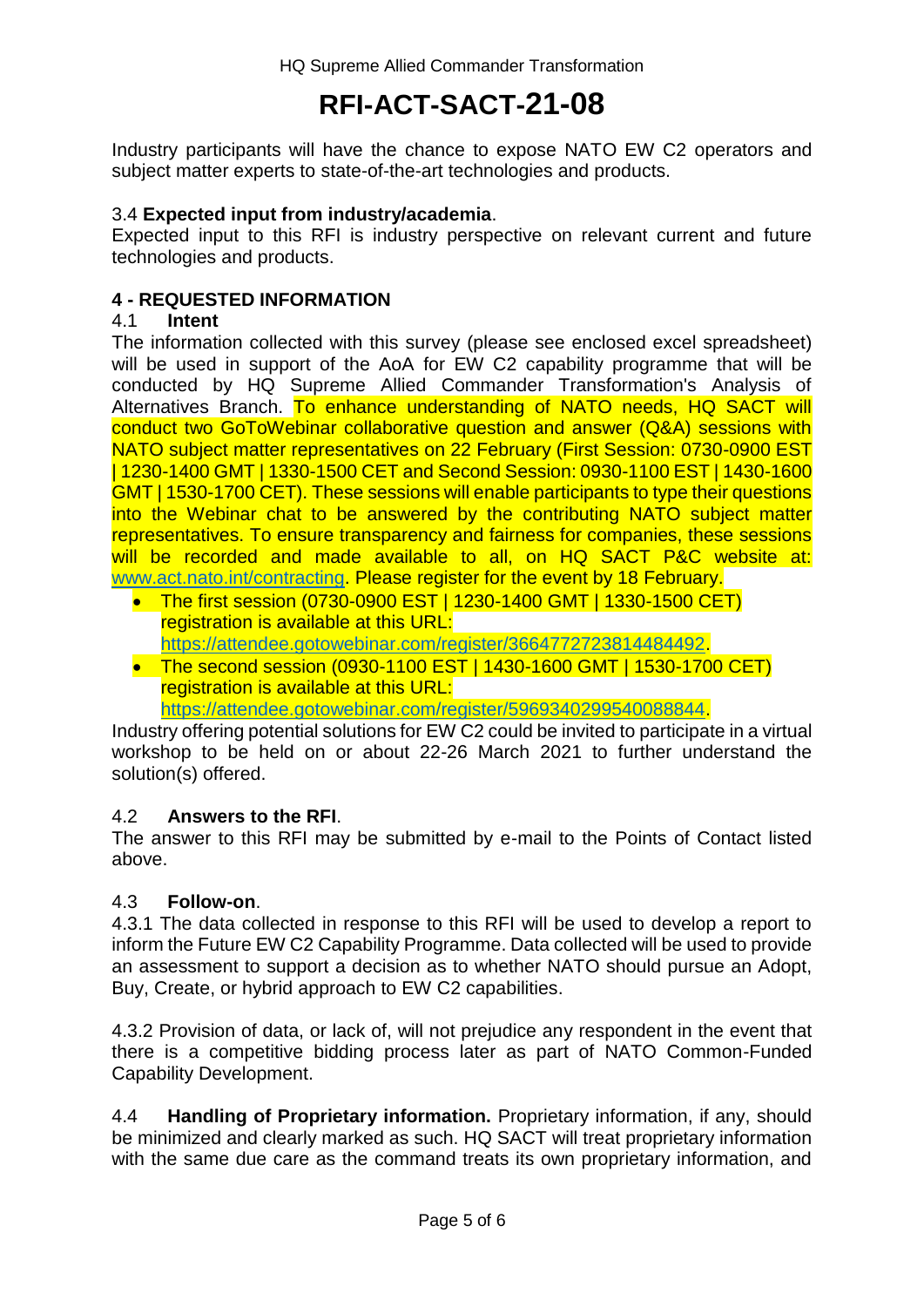will exercise due caution to prevent its unauthorized disclosure. Please be advised, all submissions become HQ SACT property and will not be returned**.** 

4.5 **Questions.** Questions of a technical nature about this RFI announcement shall be submitted by e-mail solely to the above-mentioned POCs. Accordingly, questions in an e-mail shall not contain proprietary and/or classified information. Answers will be posted on the HQ SACT P&C website at: [www.act.nato.int/contracting.](http://www.act.nato.int/contracting)

4.6 **Response Date**. 05 March 2020

4.7 Summary. **This is a RFI only. The purpose of this RFI is to involve industry/academia, through collaboration,** in an examination of current and future capabilities related to the EW C2 with a focus on the technologies and commercial products**.** HQ SACT has not made a commitment to procure any of the items described herein, and release of this RFI shall not be construed as such a commitment, nor as authorization to incur cost for which reimbursement will be required or sought. It is emphasised that this is a RFI, and not a RFP of any kind.

Tonya Bonilla ACT Contracting Officer - Allied Command Transformation (ACT) NATO/HQ SACT Tel: (757) 747-3575, **E-mail: [tonya.bonilla@act.nato.int](mailto:tonya.bonilla@act.nato.int)**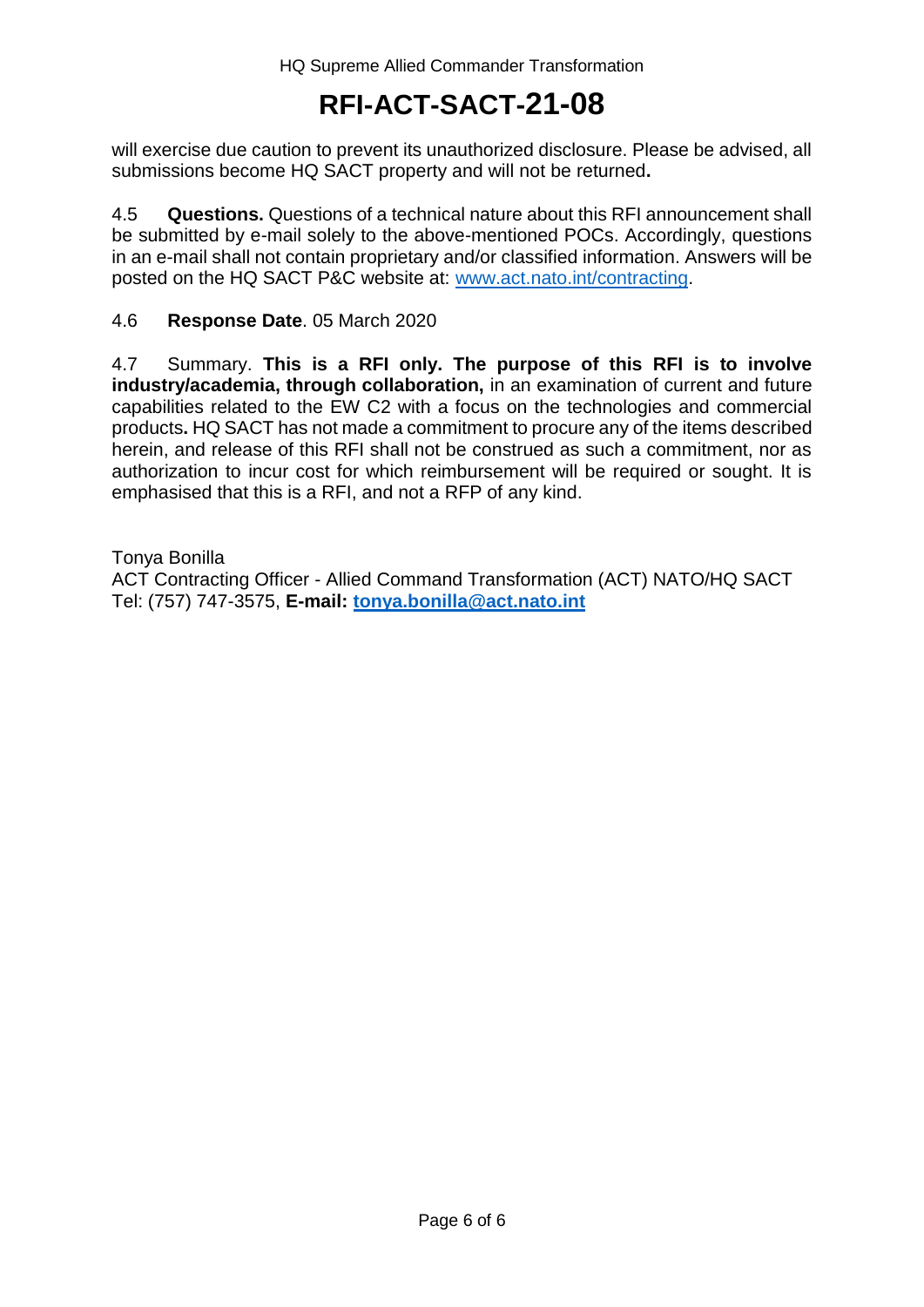Enclosure to RFI-ACT-SACT-21-08

**Purpose**. This survey allows Nations to offer potential alternative solutions for consideration to meet the operational requirement for NATO's Future Electronic Warfare Command and Control capability programme (EW C2). The information collected in this survey will be used in support of the Analysis of Alternatives (AoA) for EW C2 conducted by HQ Supreme Allied Commander Transformation's Analysis of Alternatives Branch.

**Prioritized Requirements**. Electronic Warfare Command and Control programme desired capabilities<sup>1</sup> focusing in this RFI predominantly on materiel, training, and interoperability:

- 1. The ability to provide a shared, user-defined, recognised electromagnetic picture by:
	- a. Incorporating electronic intelligence, electronic surveillance, and emitter information from the operational electromagnetic environment;
	- b. Incorporating actual or potential electromagnetic spectrum actors (friendly, neutral, adversary, and unidentified; transmitters and receivers), which may have the ability to influence the operational electromagnetic environment;
	- c. Incorporating electronic warfare reports, the electronic order of battle, and user-defined alerts;
	- d. Incorporating environmental, legal/regulatory, and operational factors influencing or expected to influence the operational electromagnetic environment.
- 2. The ability to create and maintain a shared, user-defined, historical and dynamic near real-time electronic order of battle by:
	- a. Incorporating friendly, neutral, and adversary, electromagneticspectrum-dependant/influencing systems, locations, parameters, timesof-operation, status, and user-defined alerts;
	- b. Incorporating unidentified electromagnetic-spectrumdependant/influencing systems, locations, parameters, times-ofoperation, status, and user-defined alerts;
	- c. Facilitating generation of user-defined listings such as emitters of interests, coalition emitter lists, intelligence collection task lists, targeting lists; and reprogramming recommendation lists.
- 3. The ability to enhance planning of electronic warfare by:

1

- a. Developing operational electromagnetic environment planning estimates;
- b. Enabling consideration of electromagnetic spectrum and electronic warfare factors in mission analysis and course of action development and comparison;
- c. Enabling operational and tactical modeling and simulation of electromagnetic spectrum and electronic warfare activities to identify

<sup>1</sup> NATO Terms is available to support further understanding of terminology in this enclosure, if needed. NATO Terms is available here:<https://nso.nato.int/natoterm/content/nato/pages/home.html>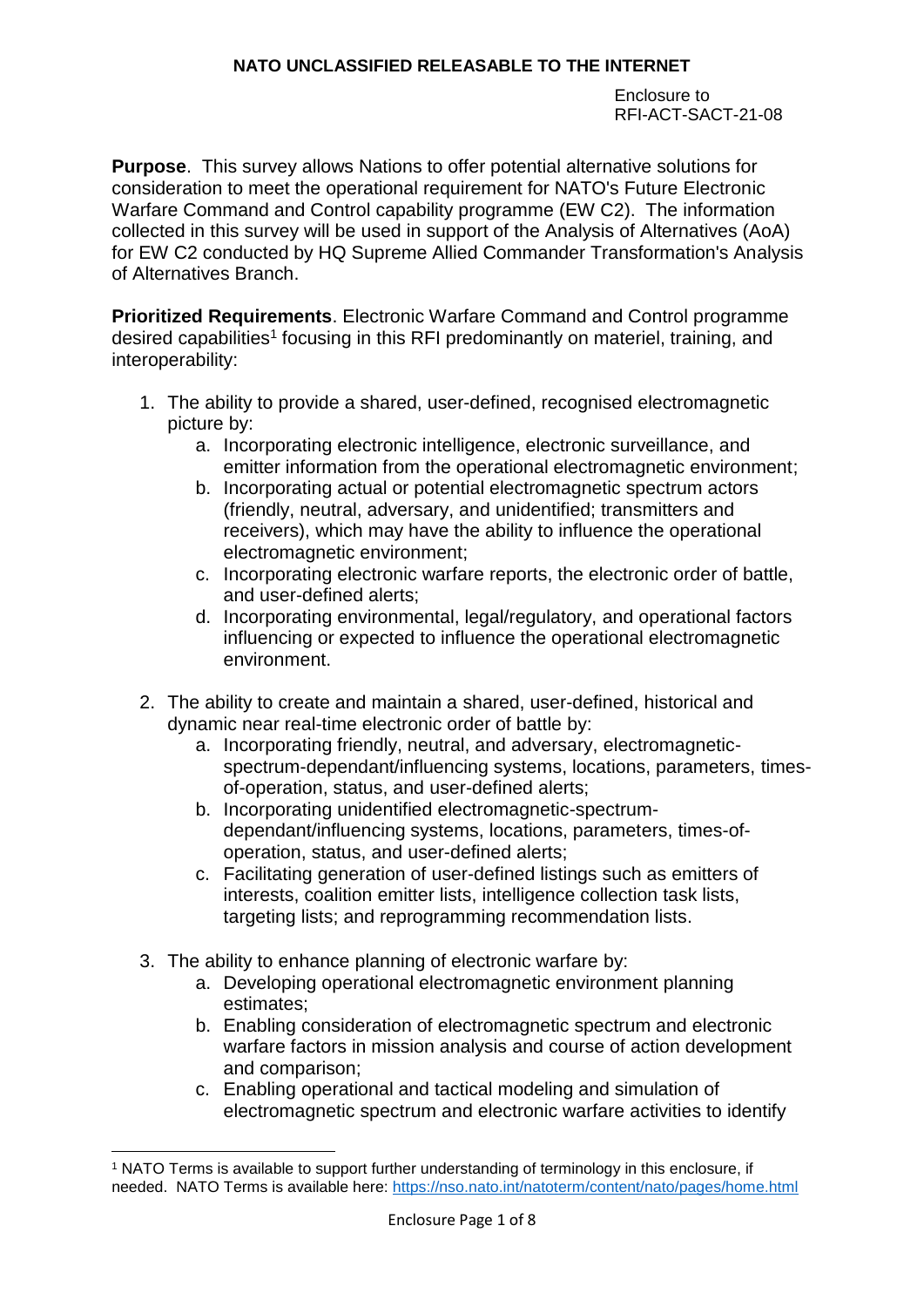Enclosure to RFI-ACT-SACT-21-08

operational constraints, limitations, and impacts (*this is not scientific or engineering design/test oriented M&S*);

- d. Enabling user-defined analysis of operationally required electromagnetic spectrum and electronic warfare needed/available/ready capabilities, potential gaps, control measures, anticipated conflicts, impacts, and interference across time, space, and spectrum;
- e. Developing prioritized intelligence collection and targeting recommendations in support of electronic warfare activities.
- 4. The ability to obtain and maintain authoritative, discoverable electronic warfare and electromagnetic spectrum information for use in the recognised electromagnetic picture, electronic order of battle, and decision support (*requirements 3 and 6*) by:
	- a. Providing a repository of authoritative, discoverable information containing technical descriptions of adversary EMSdependent/influencing systems;
	- b. Providing a repository of authoritative, discoverable information containing technical descriptions of friendly EMSdependent/influencing systems;
	- c. Providing a repository of authoritative, discoverable information containing technical descriptions of neutral EMSdependent/influencing systems;
- 5. The ability to provide sustainable, survivable, scalable, and interoperable system(s) by:
	- a. Providing operator and maintainer training solutions;
	- b. Complying with NATO Interoperability Standards and Profiles<sup>2</sup> and **Federated Mission Networking<sup>3</sup> requirements;**
	- c. Enabling maintenance approaches applicable for air-gapped classified network environments;
	- d. Incorporating cybersecurity best practices and ongoing vulnerability management;
	- e. Incorporating system resilience best practices;
	- f. Incorporating open system architectures;
	- g. Enabling a scalable capability through extensible design and architecture.
- 6. The ability to enhance directing, monitoring, and assessing electronic warfare by:
	- a. Comparing electromagnetic environment planning estimates against real-world situation;
	- b. Identifying and analysing opportunities, conflicts, gaps, interference, readiness, impacts, and available options for exploitation or resolution between planned operations and real-world situation;

1

<sup>2</sup> NISP:<https://nhqc3s.hq.nato.int/Apps/Architecture/NISP/>

<sup>&</sup>lt;sup>3</sup> FMN:<https://dnbl.ncia.nato.int/FMNPublic/SitePages/Home.aspx>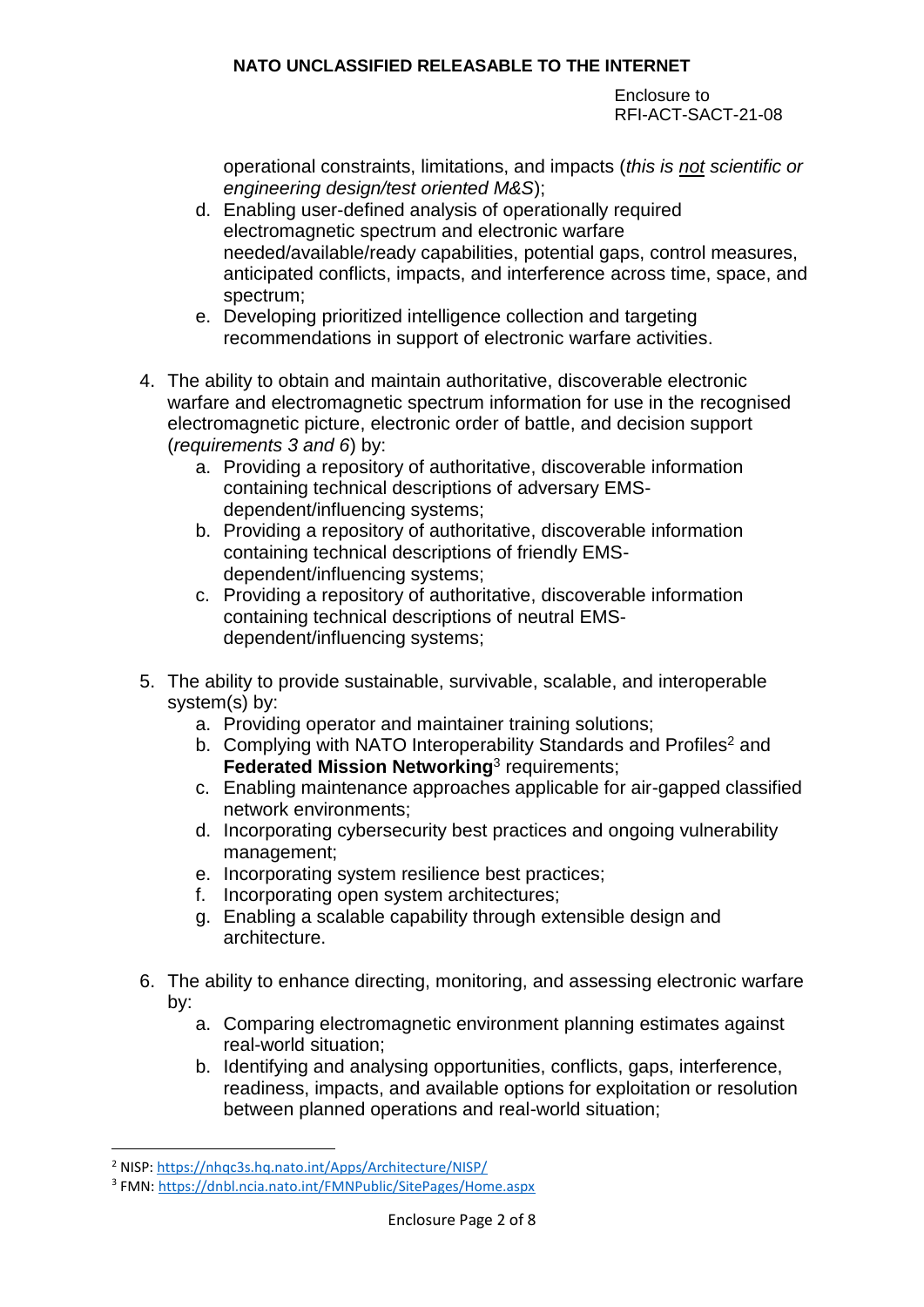Enclosure to RFI-ACT-SACT-21-08

- c. Creating and managing electronic warfare operational messages/reports, requests, allocations, assignments, intelligence requests for information, and tasking;
- d. Predicting and analysing gaps and impacts between planned electronic warfare effects/estimates and real world situation/results.

**RFI Questions**. Answers to these questions will support programme planning, analysis, and assessments:

- 1. What is the name of your EW C2 approach (please expand acronyms)? a. [a narrative entry is requested]
- 2. Please give a brief overview of your approach/capability-architecture. a. [a narrative entry is requested]
- 3. What data sources would your EW C2 approach leverage, what would it be able to render rapidly, and how well does the approach scale?
	- a. [a narrative entry is requested]
- 4. Describe your approach to apply electromagnetic spectrum Modeling and Simulation expertise to the EW C2 requirements, and your expertise with Electromagnetic Interference (EMI) and Electromagnetic Compatibility (EMC). a. [a narrative entry is requested]
- 5. Describe your approach to integrate existing tools and provide new capabilities that capture and convey the boundaries of spectrum manoeuvre, including executing command and control of EW and spectrum dependent systems.
	- a. [a narrative entry is requested]
- 6. Describe how an EW C2 design could identify and resolve spectrum conflicts; could analyze and predict the effectiveness of courses of action (COAs), plans, and explore alternatives; describe how computations support spatial and temporal EW/EMS reuse/deconfliction (i.e., the approach accounts for where and when spectrum is used and does not identify conflict simply because the same frequency has been assigned).
	- a. [a narrative entry is requested]

1

7. Explain your company's experience and knowledge with related tools and systems<sup>4</sup> (e.g., Link-11, Link-16, Cooperative Electronic Support Measure Operations (CESMO), Allied Radiofrequency Computer Aided Data Exchange (ARCADE), NATO Common Operational Picture (NCOP or IGeosSIT), NATO Core Geospatial Information System (CoreGIS), Intelligence Functional Service (INTEL FS), Secure Joint Tactical Chat (JCHAT), NATO Crisis Response System (NCRS), Network Interoperable Real-Time Information

<sup>4</sup> NCIA Service Catalogue: <https://dnbl.ncia.nato.int/nciaservicecatalogue/Lists/NATO%20Software%20Tools%20List/AllItems.aspx>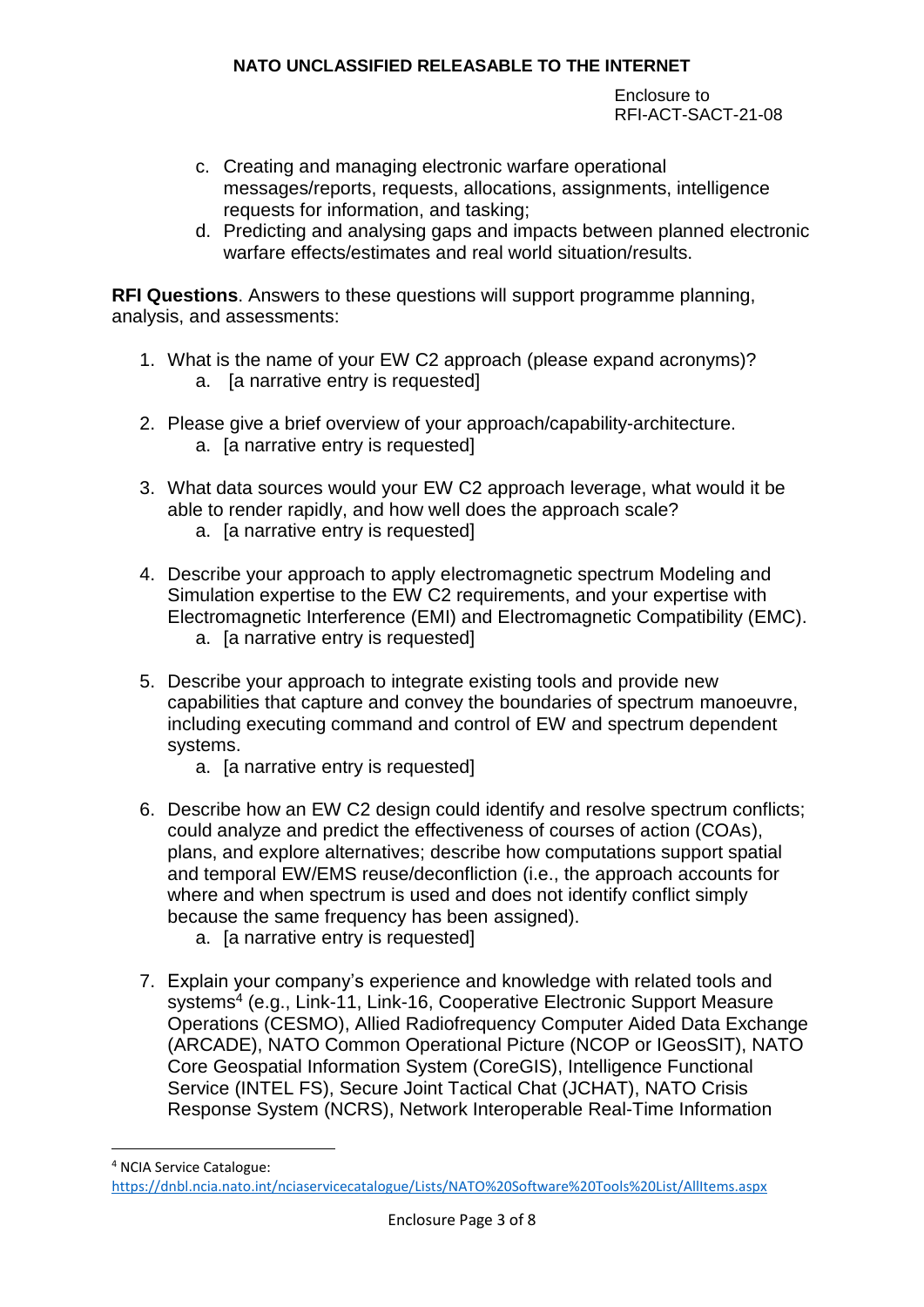Enclosure to RFI-ACT-SACT-21-08

Services (NIRIS), Radar EW and Communications Coverage Tool (REACT), Tool For Operations Planning Functional Area Services (TOPFAS), Spectrum XXI, Spectrum Management Information Repository (SMIR Online), NATO Emitter Database (NEDB).

- a. [a narrative entry is requested]
- b. In your approach, articulate how existing tools could be enhanced and integrated into an EW C2 design.
	- i. [a narrative entry is requested]
- 8. Can your EW C2 capability be adopted by NATO in an operation? Are there any legal and commercial considerations that must be accounted for?
	- a. Are there any legal and commercial considerations (e.g. Intellectual Property Rights (IPR) availability considerations?
		- i. [a narrative entry is requested]
	- b. Are there any export controls preventing or modifying its use in NATO? i. [a narrative entry is requested]
	- c. Are there any national regulations preventing or modifying its use in NATO?
		- i. [a narrative entry is requested]
	- d. Are there any licensing restrictions preventing or modifying its use in NATO?
		- i. [a narrative entry is requested]
- 9. At what level of warfare is your EW C2 capability predominantly used (e.g. strategic, operational, or tactical)?
	- a. [selection of a provided entry is requested; comments can also be provided]
		- i. Strategic
		- ii. Operational
		- iii. Tactical

10.What is your capability technology readiness level?

- a. [selection of a provided entry is requested; comments can also be provided]
	- i. Level-9, where the actual system is proven through successful mission operations.
	- ii. Level-8, where the actual system is completed and qualified through test and demonstration.
	- iii. Level-7, where the system prototype was demonstrated in an operational environment.
	- iv. Level-6, where the system/subsystem model or prototype was demonstrated in a relevant environment.
	- v. Below level-6.
- 11.What is your capability integration readiness level?
	- a. [selection of a provided entry is requested; comments can also be provided]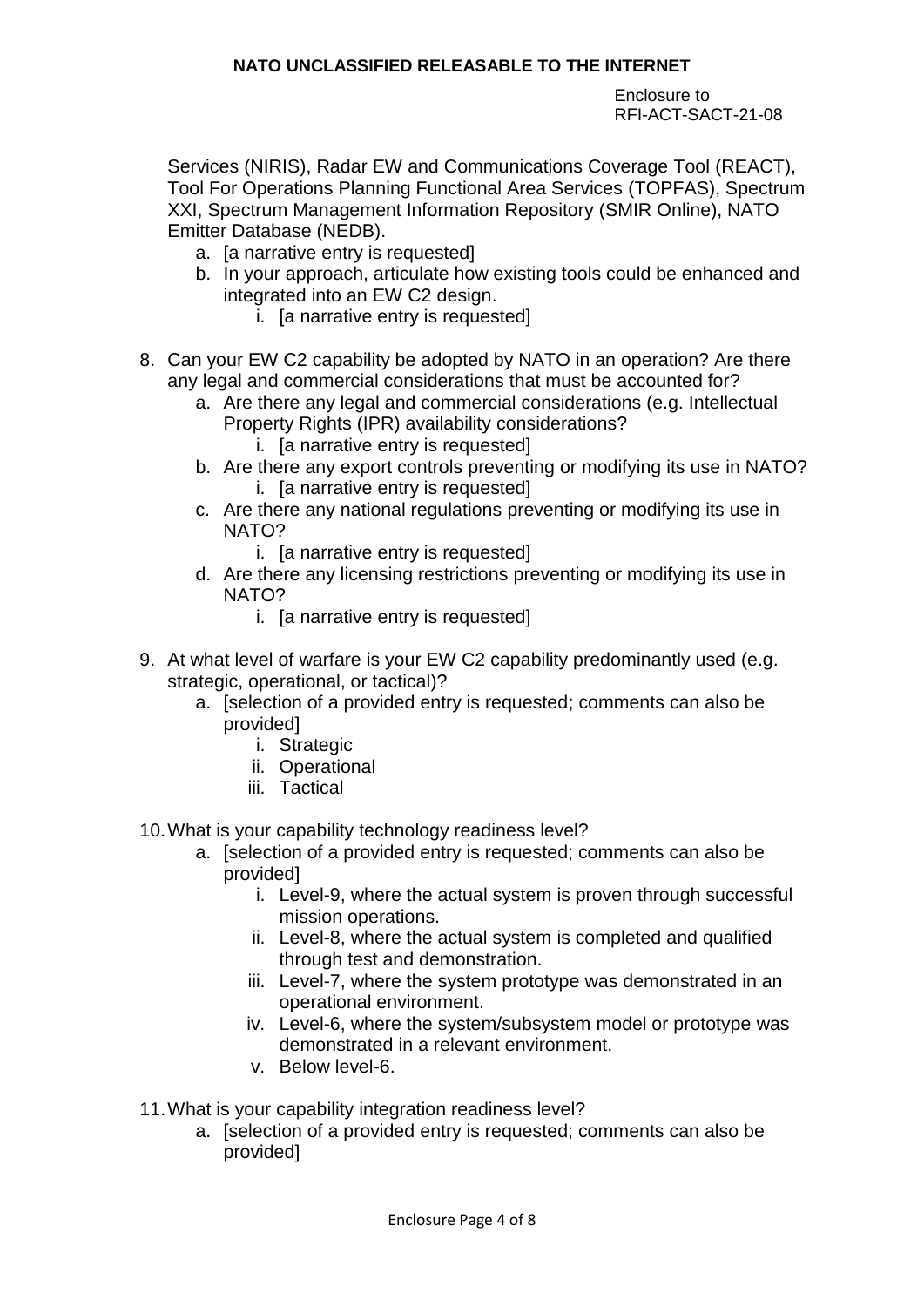Enclosure to RFI-ACT-SACT-21-08

- i. Level-9, where actual integration completed and mission qualified through test and demonstration in the system environment.
- ii. Level-8, where functionality of integration technology has been demonstrated in prototype modifications.
- iii. Level-7, where technology integration has been verified and validated with sufficient detail to be actionable.
- iv. Level-6, where integration element baseline is established.
- v. Level-5, where major integrating technology functions were demonstrated with prototypes, engineering models or in laboratories.
- vi. Below level-5.
- 12.What are your capability dependencies?
	- a. Is there embedded/required third-party commercial technology (e.g. operating systems, licenced applications, commercial databases, etc.)?
		- i. [selection of a provided entry is requested; comments can also be provided]
			- 1. Yes.
			- 2. No.
	- b. What is/are the embedded/required commercial technology? i. [a narrative entry is requested]
	- c. Does your system(s) require integration with other capabilities/systems to derive maximum benefit? (e.g. system-of-systems technologies, other Command, Control, Communications, Computers, Intelligence, Surveillance, and Reconnaissance (C4ISR) systems, etc.)
		- i. [selection of a provided entry is requested; comments can also be provided]
			- 1. Yes.
			- 2. No.
	- d. If co-dependent integration is required, what are these capabilities/systems?
		- i. [a narrative entry is requested]
	- e. What information standards/formats are used in your capability (e.g. STANAG 6009/4658/5642, MIL-STD, USMTF, ELINT-specific, Standard Spectrum Resource Format (SSRF), etc.) <sup>5</sup> ?
		- i. [a narrative entry is requested]
	- f. For each information standard/format used in your capability please specify if it is a NATO, Open, National, International, or Commercial standard/format.
		- i. [a narrative entry is requested]
	- g. Does your capability require specialize/high-end/highly-configured hardware due to significant hardware/software integration?
		- i. [selection of a provided entry is requested; comments can also be provided]
			- 1. Yes, specialized hardware is required.

**.** 

<sup>&</sup>lt;sup>5</sup> STANAG:<https://nso.nato.int/protected/nsdd/ListPromulg.html>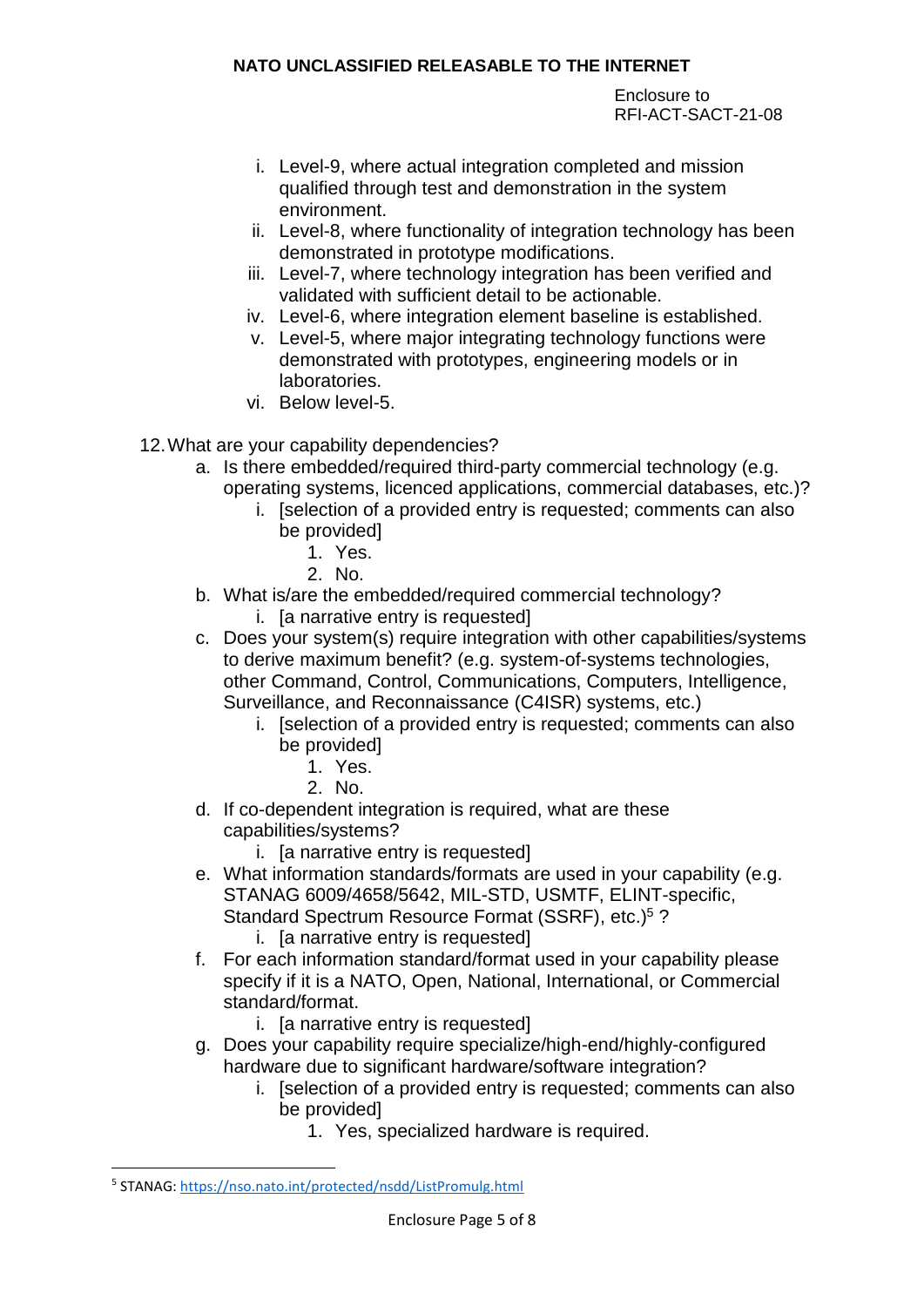Enclosure to RFI-ACT-SACT-21-08

- 2. No, specialized hardware is not required.
- h. What level of capability/system maintenance (logistic support) must be performed by your organization?
	- i. [selection of a provided entry is requested; comments can also be provided]
		- 1. None.
		- 2. Minor the majority of capability/system maintenance knowledge/materiel can be trained/procured and only the most complex and rare issues require proprietary knowledge/materiel.
		- 3. Medium some capability/system maintenance knowledge/materiel can be trained/procured and various complicated and occasionally reoccurring issues require proprietary knowledge/materiel.
		- 4. Major a small portion of capability/system maintenance knowledge/materiel can be trained/procured and regular, periodic issues require proprietary knowledge/materiel.
- 13.Is your capability/system highly integrated or is the underlying code-base and system design open and modular?
	- i. [selection of a provided entry is requested; comments can also be provided]
		- 1. Highly integrated. Any capability modification would require major underlying software develop work.
		- 2. Moderately integrated. Specific capability elements are tightly integrated while others are not, thus depending on the desired modification it could require a range from minor to major underlying software develop work.
		- 3. Modular design. The majority of capability elements are loosely coupled enabling for a greater degree of capability modification with minor underlying software develop work.
		- 4. Highly open and modular design. All capability elements are loosely coupled enabling for a significant degree of capability modification with nearly no underlying software develop work.
- 14.ACT seeks non-binding rough order of magnitude (ROM) price estimates for the sole purpose of conducting analysis of alternative comparisons. Provision of data, or lack of, will not prejudice any respondent in the event that there is a competitive bidding process later as part of NATO Common-Funded Capability Development. As such, if your capability requires **specific hardware** please describe this and available options for your capability with associated non-binding ROM price estimates? Possible fielding scenarios might include network-enabled viewers (viewer-defined read-only information for shared awareness) and system users (system interaction, manipulation, and input/output): (A) 200 viewers and 50 users; (B) 500 viewers and 60 users; (C) 1000 viewers and 100 users; (D) 2000 viewers and 200 users.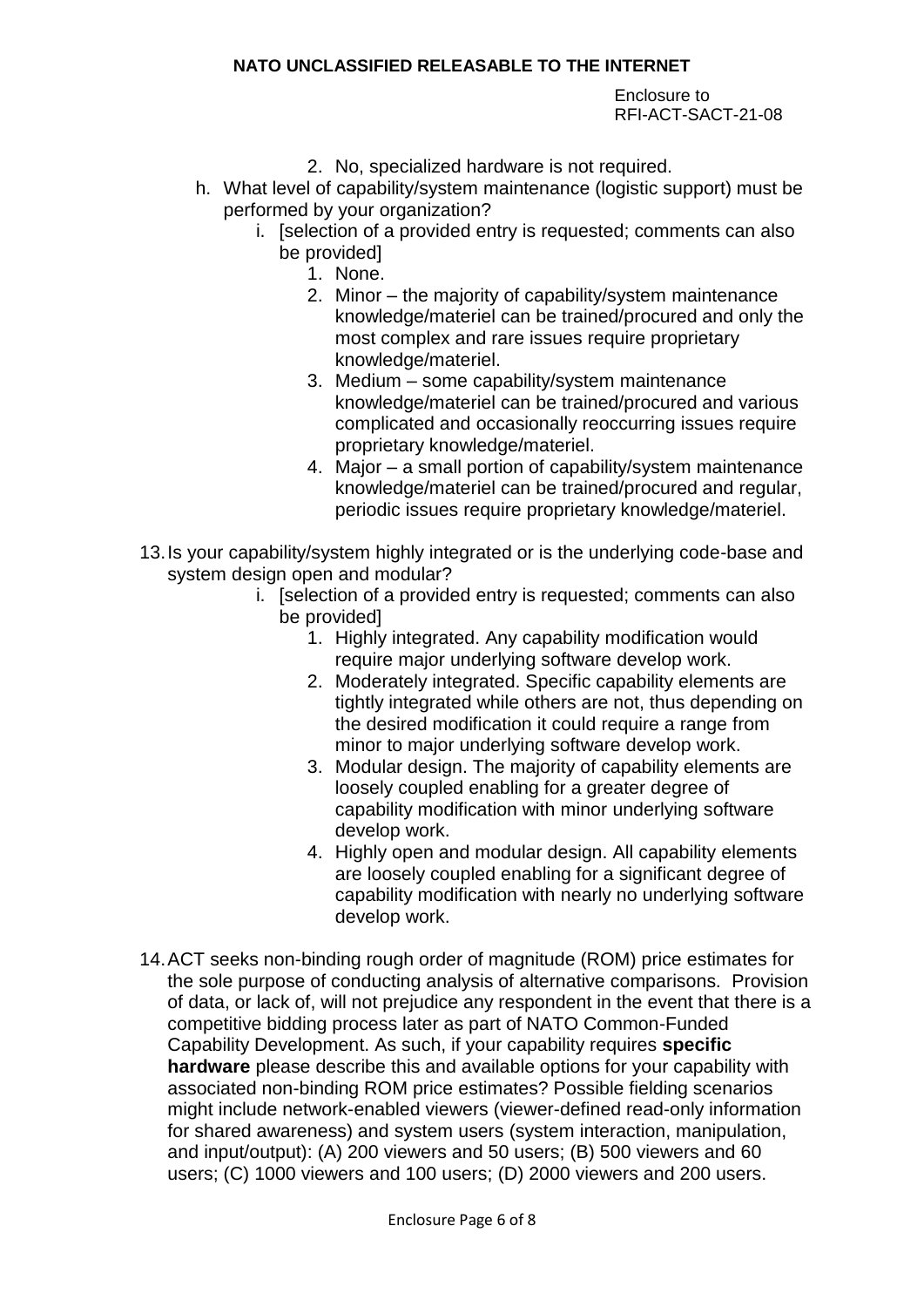Enclosure to RFI-ACT-SACT-21-08

- a. [a narrative entry is requested]
- 15.ACT seeks non-binding rough order of magnitude (ROM) price estimates for the sole purpose of conducting analysis of alternative comparisons. Provision of data, or lack of, will not prejudice any respondent in the event that there is a competitive bidding process later as part of NATO Common-Funded Capability Development. As such, what is your organization's **user licensing model**? Please describe this and available options for your capability with associated non-binding ROM price estimates? Possible fielding scenarios might include network-enabled viewers (viewer-defined read-only information for shared awareness) and system users (system interaction, manipulation, and input/output): (A) 200 viewers and 50 users; (B) 500 viewers and 60 users; (C) 1000 viewers and 100 users; (D) 2000 viewers and 200 users.
	- a. [a narrative entry is requested]
- 16.ACT seeks non-binding rough order of magnitude (ROM) price estimates for the sole purpose of conducting analysis of alternative comparisons. Provision of data, or lack of, will not prejudice any respondent in the event that there is a competitive bidding process later as part of NATO Common-Funded Capability Development. As such, what is your organization's **service model** for logistics/maintenance support? Please describe this and available options for your capability with associated non-binding ROM price estimates. Possible fielding scenarios might include network-enabled viewers (viewer-defined read-only information for shared awareness) and system users (system interaction, manipulation, and input/output): (A) 200 viewers and 50 users; (B) 500 viewers and 60 users; (C) 1000 viewers and 100 users; (D) 2000 viewers and 200 users.
	- a. [a narrative entry is requested]
- 17.Is your capability compliant with applicable NATO Interoperability Standards and Profiles<sup>6</sup>?
	- a. [selection of a provided entry is requested; comments can also be provided]
		- i. Yes.
		- ii. No.
		- iii. Don't Know.
- 18.Is your capability compliant with applicable Federated Mission Network  $(FMN)^7$ ? If so, which FMN spiral?
	- a. [selection of a provided entry is requested; comments can also be provided]
		- i. Yes.
		- ii. No.

1

iii. Don't Know.

<sup>6</sup> NISP:<https://nhqc3s.hq.nato.int/Apps/Architecture/NISP/>

<sup>7</sup> FMN:<https://dnbl.ncia.nato.int/FMNPublic/SitePages/Home.aspx>